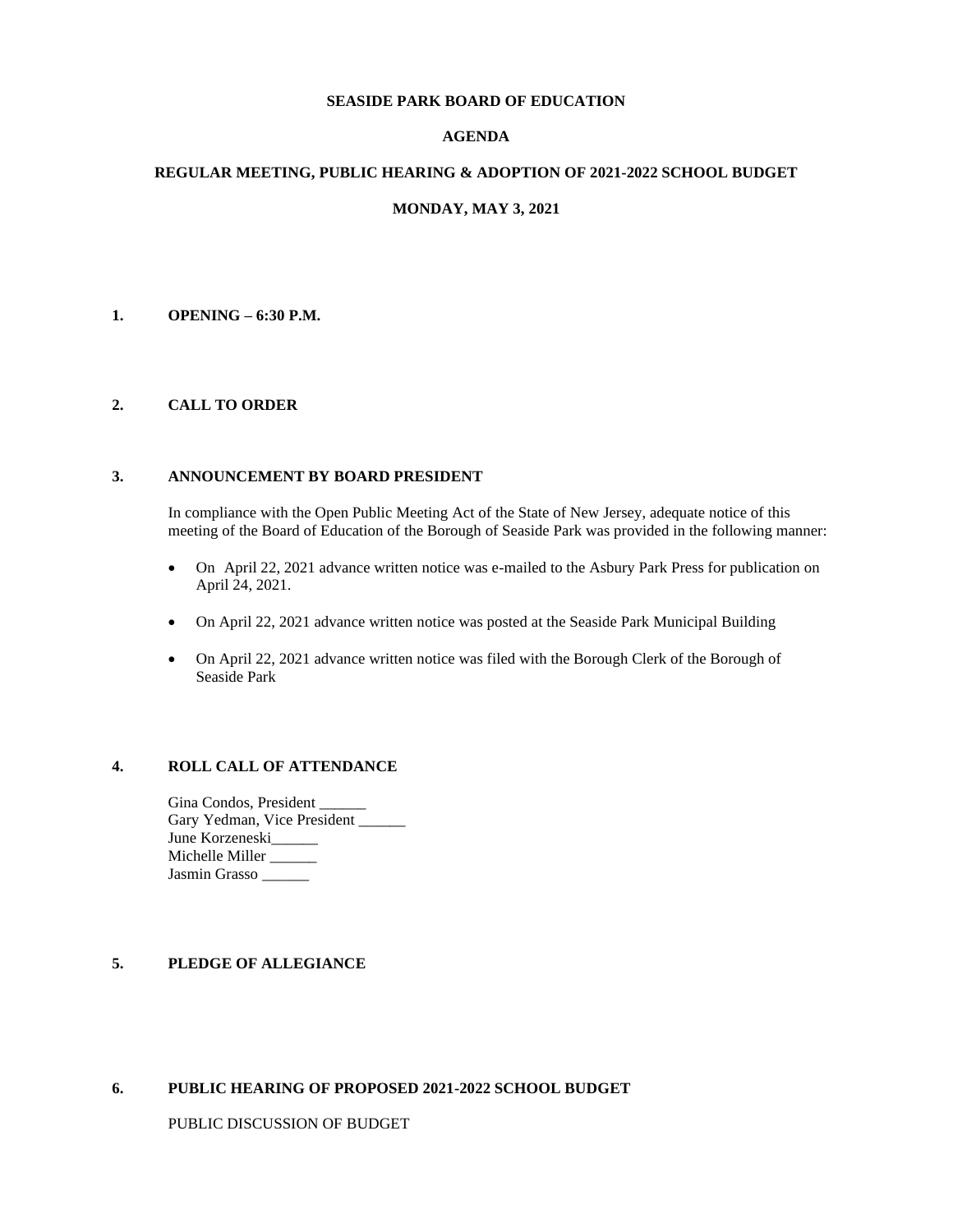# **7. APPROVAL OF MINUTES OF PREVIOUS MEETING**

RESOLVED, That the Board of Education approve the minutes of the following meeting as prepared by the Board Secretary:

March 15, 2021 – Regular Meeting & 2021-2022 Tentative Budget Adoption

| ROLL CALL: Gina Condos, President |
|-----------------------------------|
| Gary Yedman, Vice President       |
| June Korzeneski                   |
| Michelle Miller                   |
| Jasmin Grasso                     |

### **8. COMMUNICATIONS**

NONE

# **9. PUBLIC COMMENTS ON AGENDA ITEMS**

# **10. RESOLUTIONS**

# **A. CONFIRMATION FOR USE OF BUILDING**

RESOLVED, That the Board of Education confirmed use of the library by the Ladies of Mahjongg for Mahjongg instruction every Wednesday from 9:30 A.M. – 12:00 P.M.

#### **B. CONFIRMATION FOR USE OF BUILDING**

RESOLVED, That the Board of Education confirmed use of the library by the Ladies of Canasta for Canasta games every Thursday from 9:30 A.M. – 12:00 P.M.

# **C. AUTHORIZATION FOR USE OF BUILDING**

RESOLVED, That the Board of Education authorize use of the Multi-Purpose Room and Playground by the Seaside Park PTA for the Fish Hat Workshop on Thursday, June 3, 2021 from 5:00 P.M. – 9:00 P.M.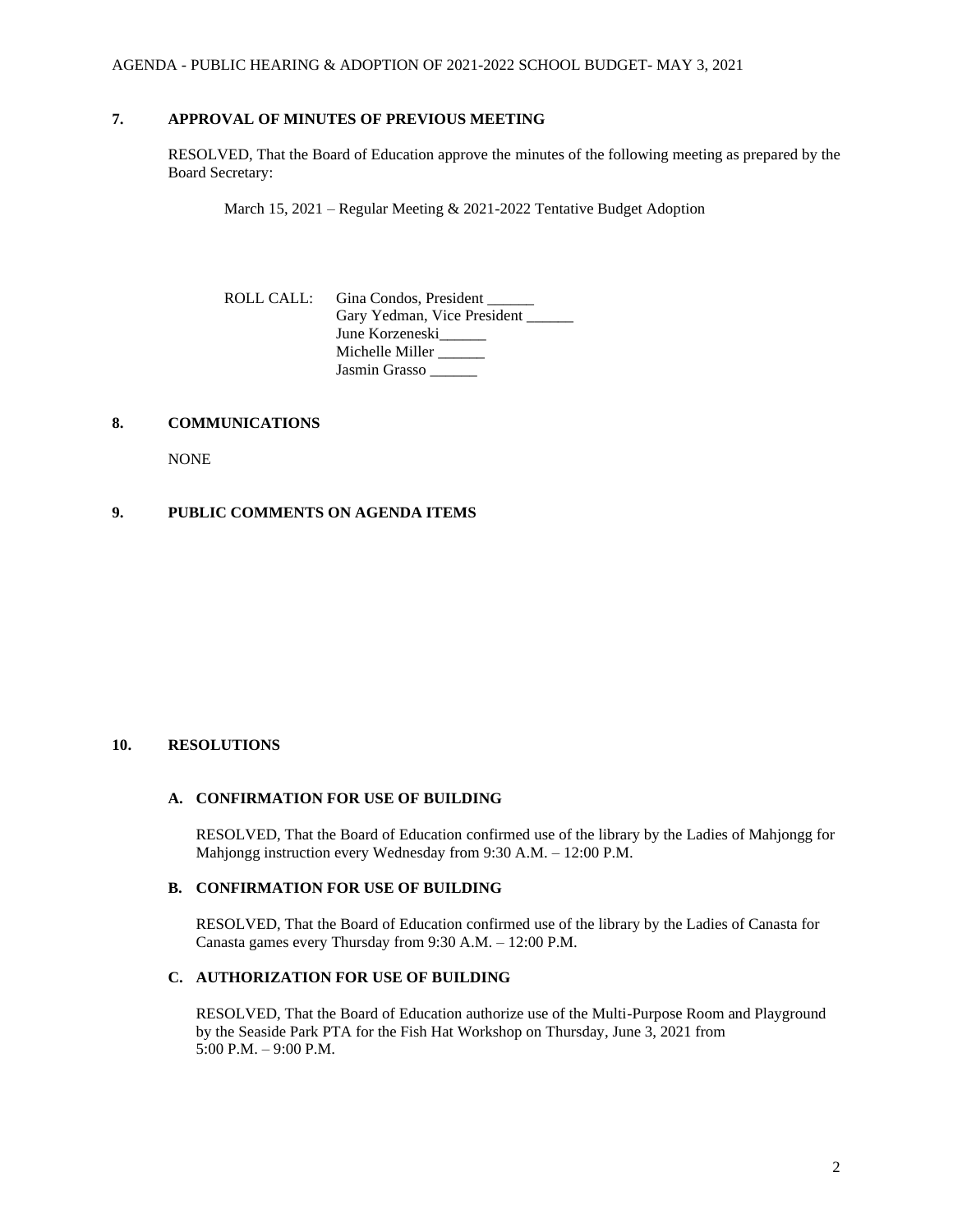#### **D. AUTHORIZATION FOR USE OF BUILDING**

RESOLVED, That the Board of Education authorize use of the Multi-Purpose Room and Playground by the Seaside Park PTA for the Fish Hat Parade on Sunday, June 6, 2021 with a rain date of Sunday June 13, 2021, from 12:00 P.M. – 3:00 P.M.

#### **E. CONFIRMATION OF TRANSPORTATION CONTRACT**

RESOLVED, That the Board of Education confirm the following revised contract with Toms River School District for transportation for the 2020-2021 school year:

Route #WD52A – West Dover Elementary – 9/8/20 – 11/19/20 - \$587.88

Route #WD55A – West Dover Elementary – 11/20/20 – 6/30/21 - \$3,507.24

# **F. CONFIRMATION OF 2020–2021 PURCHASE ORDERS**

RESOLVED, That the Board of Education confirm the following 2020-2021 purchase orders in the various categories and amounts shown for a total of \$94,711.01

| $P.O.$ #     | <b>VENDOR</b>            | <b>DESCRIPTION</b>           | <b>ACCOUNT</b> | <b>AMOUNT</b> |
|--------------|--------------------------|------------------------------|----------------|---------------|
| 2021-112     | ADP                      | <b>Payroll Processing</b>    | 11-999-220-339 | 276.49        |
| 2021-113     | AT&T                     | Telephone                    | 11-999-230-530 | 369.08        |
| 2021-114     | <b>Asbury Park Press</b> | Advertising                  | 11-999-230-530 | 76.50         |
| 2021-115     | <b>TRBOE</b>             | Tuition Regular Jan/Feb      | 11-999-100-561 | 20,792.40     |
| 2021-115     | <b>TRBOE</b>             | Tuition Special Ed           | 11-999-100-562 | 30,682.64     |
| 2021-115     | <b>TRBOE</b>             | Transportation               | 11-999-270-513 | 1,329.09      |
| 2021-116     | Brick Twp. BOE           | <b>Tuition Regular</b>       | 11-999-100-561 | 2,520.76      |
| 2021-117     | <b>CIT</b>               | Phone System                 | 11-999-230-530 | 103.65        |
| 2021-118     | Lavallette Hardware      | Janitorial Supplies          | 11-999-261-610 | 27.99         |
| 2021-119     | Boro of SSP              | Water/Sewer                  | 11-999-262-490 | 210.00        |
| $2021 - 120$ | Robert D. Simcsuk        | Sidewalk Repair Deposit      | 12-999-400-450 | 2,475.00      |
| 2021-121     | Robert D. Simcsuk        | Cupola Base Deposit          | 12-999-400-450 | 450.00        |
| 2021-123     | Robert D. Simcsuk        | Sidewalk Repair Balance      | 12-999-400-450 | 4,950.00      |
| 2021-123     | Robert D. Simcsuk        | Cupola Base Balance          | 12-999-400-450 | 900.00        |
| 2021-124     | Optimum                  | Internet                     | 11-999-230-530 | 89.89         |
| 2021-125     | <b>UGI Energy</b>        | Gas Delivery                 | 11-999-262-621 | 312.33        |
| 2021-126     | <b>CIT</b>               | Phone System                 | 11-999-230-530 | 217.66        |
| 2021-127     | AT&T                     | Telephone                    | 11-999-230-530 | 375.00        |
| 2021-128     | Chubb                    | Insurance                    | 11-999-230-339 | 170.00        |
| 2021-129     | Brick Twp. BOE           | <b>Tuition Regular</b>       | 11-999-100-561 | 3,410.44      |
| 2021-130     | <b>OCASBO</b>            | Membership Dues              | 11-999-230-895 | 225.00        |
| 2021-131     | <b>NJNG</b>              | Gas Supply                   | 11-999-262-621 | 670.80        |
| 2021-132     | <b>TRBOE</b>             | <b>Tuition Regular March</b> | 11-999-100-561 | 7,721.70      |
| 2021-132     | <b>TRBOE</b>             | Tuition Spec Ed March        | 11-999-100-562 | 14,456.36     |
| 2021-132     | <b>TRBOE</b>             | <b>Transportation March</b>  | 11-999-270-513 | 1,329.09      |
| 2021-134     | <b>Asbury Park Press</b> | Advertising                  | 11-999-230-530 | 247.40        |
| 2021-135     | <b>ADP</b>               | <b>Payroll Processing</b>    | 11-999-230-339 | 321.74        |

ROLL CALL: Gina Condos, President \_\_\_\_\_\_ Gary Yedman, Vice President \_\_\_\_\_\_ June Korzeneski\_\_\_\_\_\_ Michelle Miller\_\_\_\_\_\_ Jasmin Grasso \_\_\_\_\_\_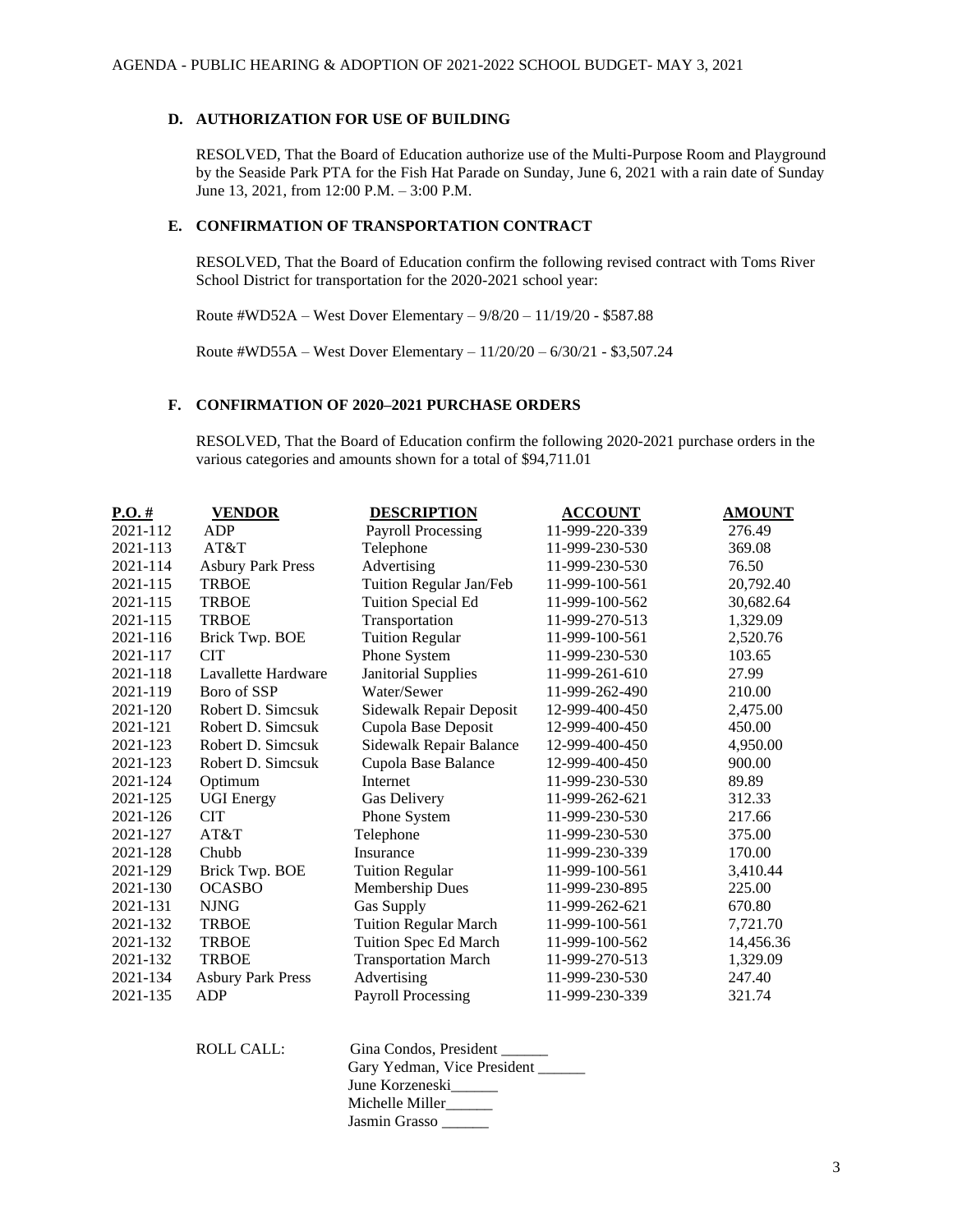# **11. SCHOOL BUSINESS ADMINISTRATOR REPORT – Mr. Barry Parliman**

# **A. ADOPTION OF 2021-2022 SCHOOL BUDGET**

BE IT RESOLVED, That the Board of Education of the Borough of Seaside Park adopt the 2021-2022 School Budget as submitted to the Ocean County Superintendent of Schools as follows:

|                              | General<br>Fund | Special<br>Revenues | Debt<br>Service | Total     |
|------------------------------|-----------------|---------------------|-----------------|-----------|
| 2021-2022 Total Expenditures | 1,395,054       | $\Omega$            | 64.372          | 1,459,426 |
| Less Anticipated Revenue     | 980,046         | $\theta$            | 27.536          | 1,007,582 |
| Total to Be Raised           | 415,008         | 0                   | 36,836          | 451,844   |

| ROLL CALL: | Gina Condos, President      |
|------------|-----------------------------|
|            | Gary Yedman, Vice President |
|            | June Korzeneski             |
|            | Michelle Miller             |
|            | Jasmin Grasso               |

#### **B. AUTHORIZATION REQUEST FOR DISTRICT TAXES FOR CURRENT EXPENSE**

RESOLVED, That the amount of district taxes, requirements needed to meet the 2021-2022 obligations of this Board is \$415,008.00. Additionally, the amount required to meet the 2021-2022 obligations for Debt Service is \$36,836.00. The governing body of the Borough of Seaside Park is hereby requested to place in the hands of the Treasurer of School Monies the following: \$138,336.00 by August 1, 2021, \$138,336.00 by December 1, 2021 and \$138,336.00 by April 1, 2022. Additionally, the \$36,836.00 of debt service is hereby requested to be placed in the hands of the Treasurer of School Monies by December 1, 2021.

ROLL CALL: Gina Condos, President \_\_\_\_\_\_ Gary Yedman, Vice President June Korzeneski\_\_\_\_\_\_ Michelle Miller \_\_\_\_\_ Jasmin Grasso \_\_\_\_\_\_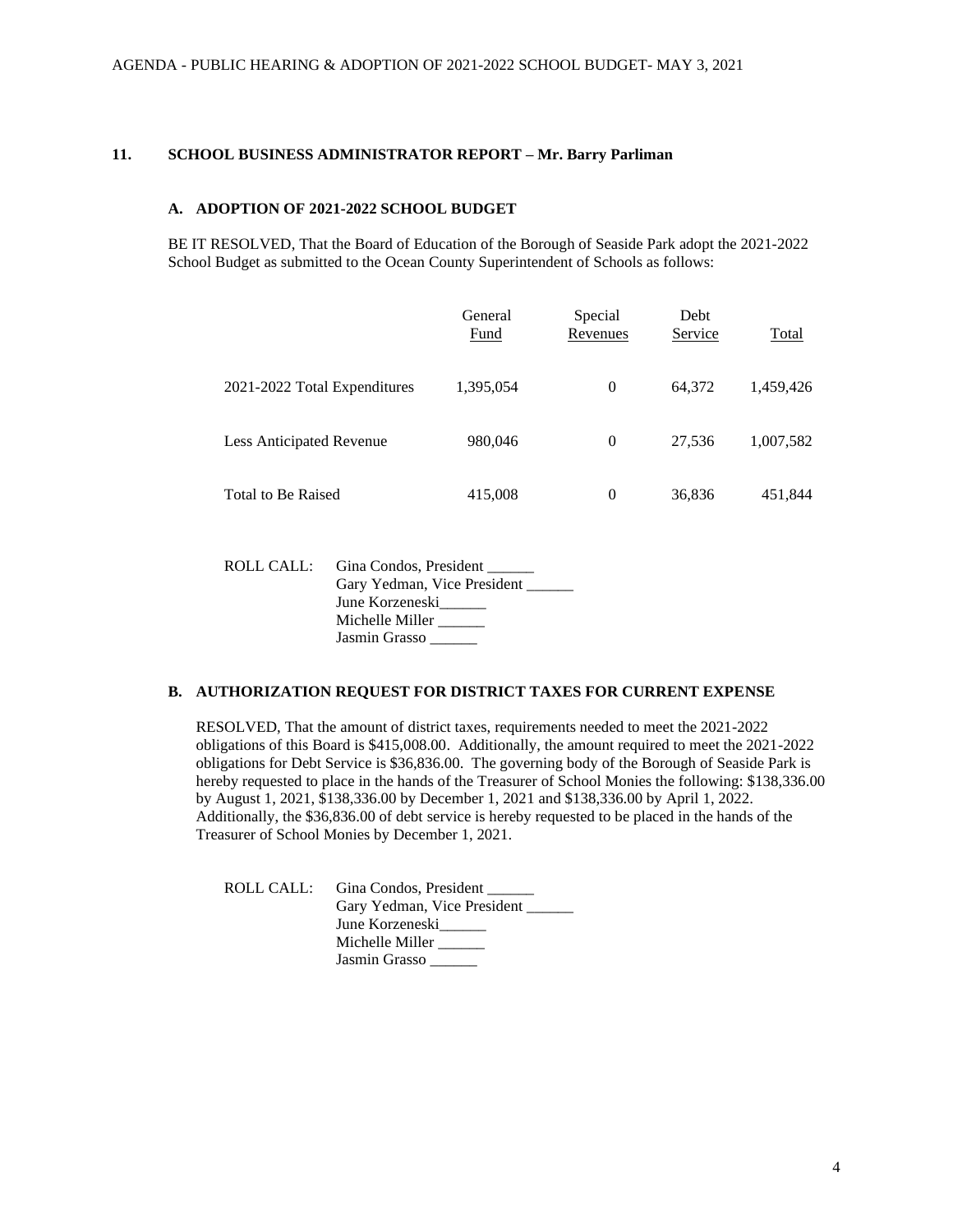# **C. APPROVAL OF FINANCIAL REPORTS**

RESOLVED, That the Board of Education accept and file the following financial reports for the period ending February 28, 2021 & March 31, 2021; copy to follow in the minutes of this meeting:

- Secretary's Report of Expenditures
- Treasurer of School Monies Report

| ROLL CALL: Gina Condos, President |
|-----------------------------------|
| Gary Yedman, Vice President       |
| June Korzeneski                   |
| Michelle Miller                   |
| Jasmin Grasso                     |

#### **D. APPROVAL OF BUDGET LINE-ITEM REPORT**

RESOLVED, That the Board of Education, pursuant to N.J.A.C. 6:20-2.113(e)\*, do hereby certify that as of February 28, 2021 and March 31, 2021, after review of the Secretary's monthly financial reports (appropriations section) and upon consultation with the appropriate district officials, that to the best of our knowledge no major account or fund has been over expended in violation of N.J.A.C. 6:20-2.12(b)\* and that sufficient funds are available to meet the district's financial obligations for the remainder of the fiscal year.

| ROLL CALL: Gina Condos, President |
|-----------------------------------|
| Gary Yedman, Vice President       |
| June Korzeneski                   |
| Michelle Miller                   |
| Jasmin Grasso                     |

### **E. APPROVAL OF CURRENT EXPENSE FUNDS**

RESOLVED, That the Board of Education approve the appropriation adjustments for March 2021.

ROLL CALL: Gina Condos, President Gary Yedman, Vice President June Korzeneski Michelle Miller \_\_\_\_\_ Jasmin Grasso

# **12. PAYMENT OF BILLS**

RESOLVED, That the Board of Education authorize payment of the bills as shown on the bill list dated May 3, 2021, when signed by a majority of the members, in the total amount of \$106,193.38

ROLL CALL: Gina Condos, President Gary Yedman, Vice President June Korzeneski Michelle Miller \_\_\_\_\_ Jasmin Grasso \_\_\_\_\_\_